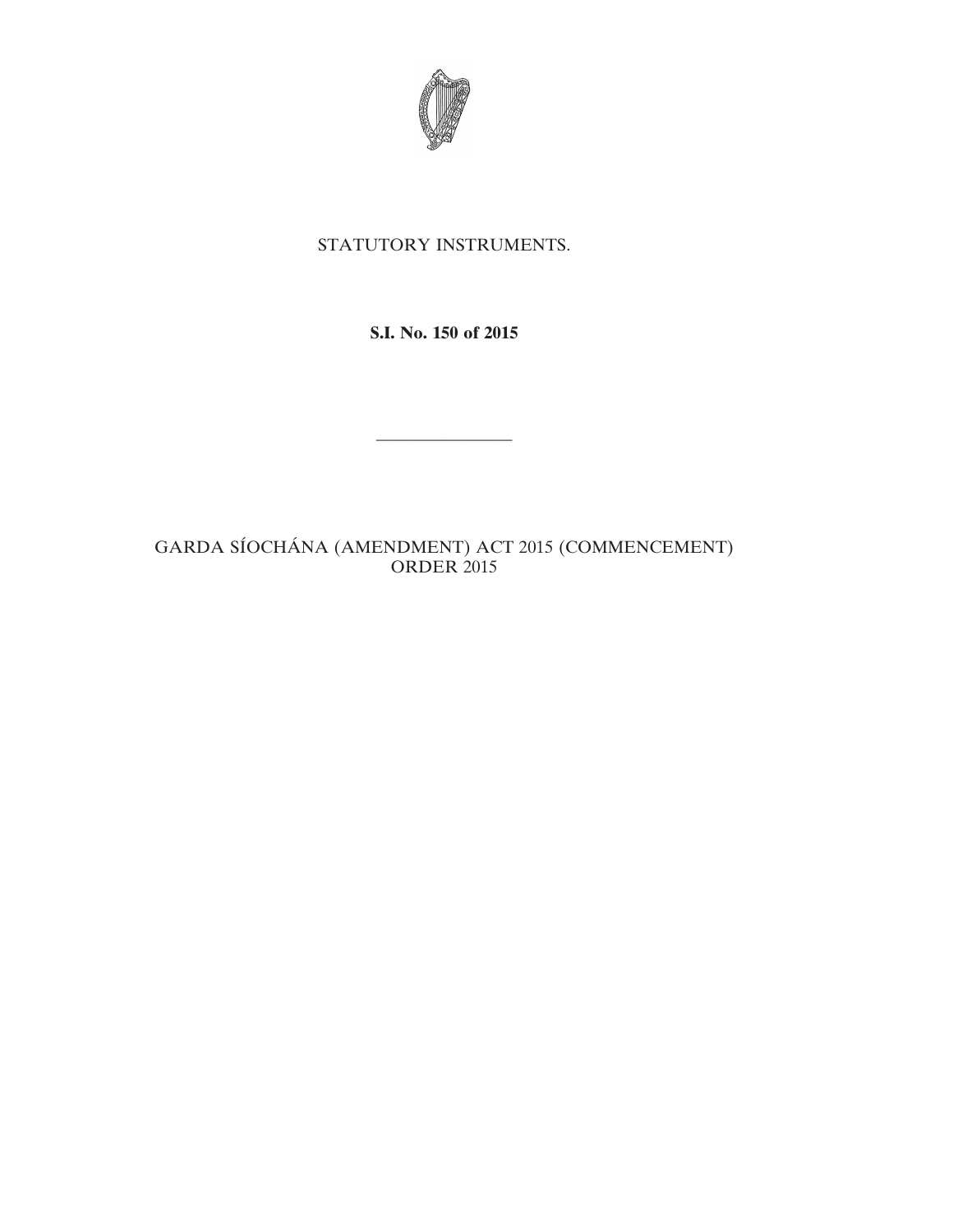## GARDA SÍOCHÁNA (AMENDMENT) ACT 2015 (COMMENCEMENT) ORDER 2015

I, FRANCES FITZGERALD, Minister for Justice and Equality, in exercise of the powers conferred on me by section 14(4) of the Garda Síochána (Amendment) Act 2015 (No. 3 of 2015), hereby order as follows:

1. This Order may be cited as the Garda Síochána (Amendment) Act 2015 (Commencement) Order 2015.

2. The 27th day of April 2015 is appointed as the day on which the Garda Síochána (Amendment) Act 2015 (No. 3 of 2015) shall come into operation.



GIVEN under my Official Seal, 20 April 2015.

> FRANCES FITZGERALD, Minister for Justice and Equality.

*Notice of the making of this Statutory Instrument was published in "Iris Oifigiúil" of* 28*th April*, 2015.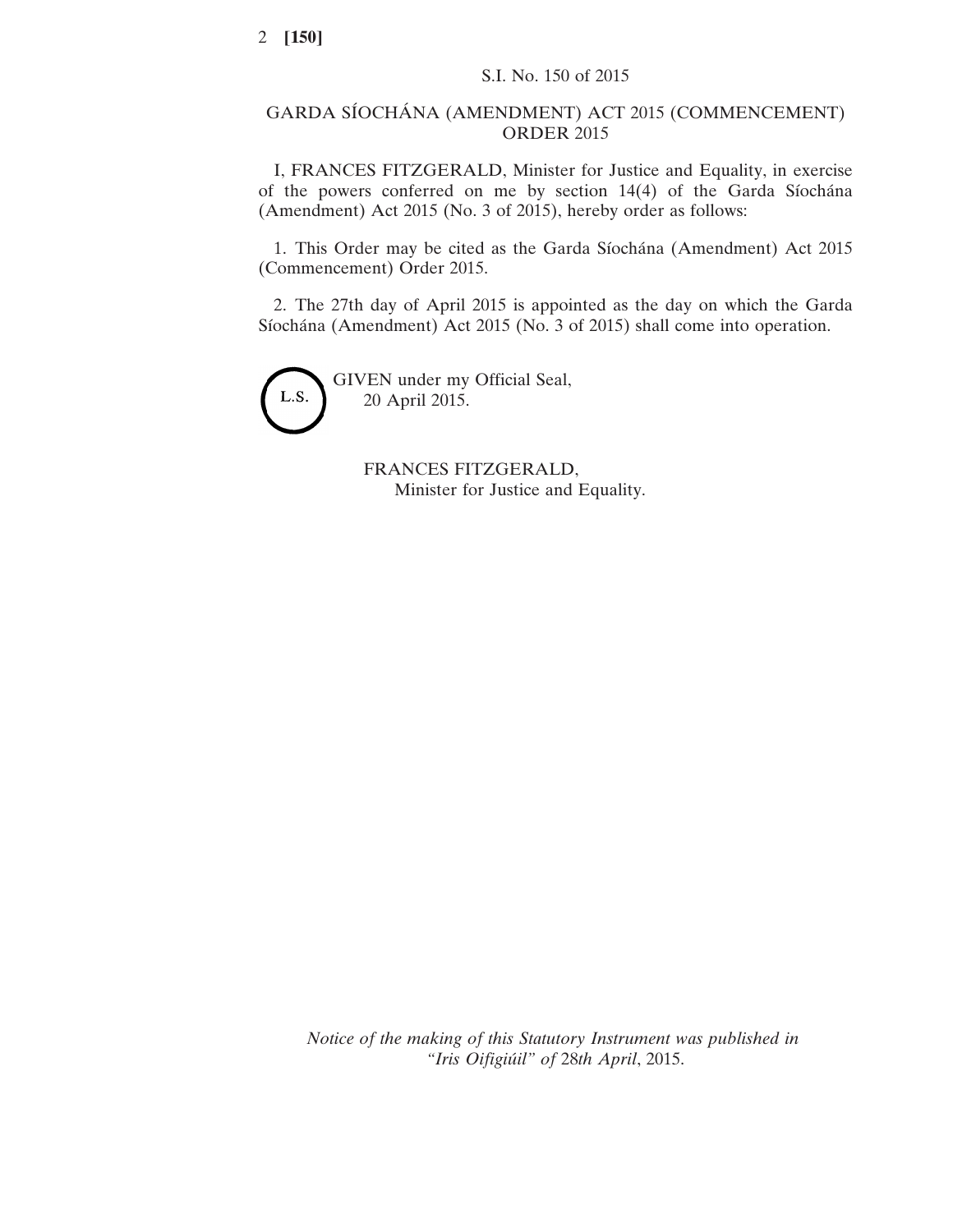## EXPLANATORY NOTE

*(This note is not part of the Instrument and does not purport to be a legal interpretation.)*

This Order brings into operation the provisions of the Garda Síochána (Amendment) Act 2015.